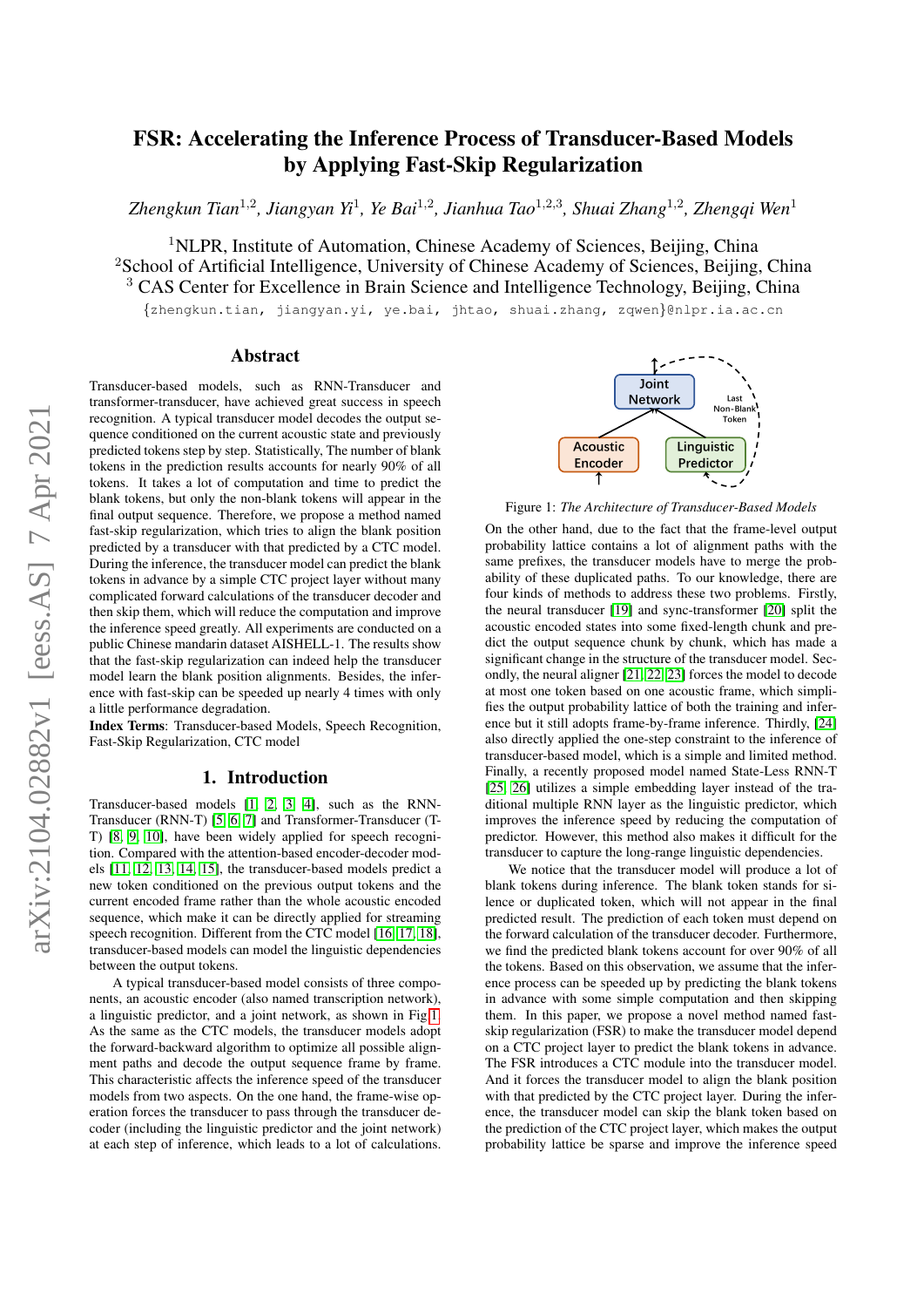greatly. All the experiments are conducted on a public Chinese mandarin dataset AISHELL-1. The results show that the FSR can align the blank position predicted by the CTC and transducer accurately. The inference process can be accelerated up to 4 times with only a little performance degradation.

The remainder of this paper is organized as follows. We introduce the details of our methods in Section 2. Our experimental setup and results will be presented in Section 3. The conclusions and future works will be given in Section 4.

# 2. Fast-Skip Regularization for Transducer-based Models

#### 2.1. Transducer

Transducer models can transcribe the acoustic feature sequence into the target sequence directly. As the same as the CTC model, the transducer introduces a blank token  $\varnothing$  to represent the duplicated tokens and silence. Given an input sequence  $x = (x_1, x_2, ..., x_T)$  with length T and the target sequence  $y = (y_1, y_2, ..., y_U)$  with length U, the transducer aims to maximum the log-probability  $P(y|x)$ :

$$
\mathcal{L}_{transducer} = -\ln P(\mathbf{y}|\mathbf{x}) = -\ln \sum_{\pi \in \mathcal{B}^{-1}(\mathbf{y})} P(\pi|\mathbf{x}) \tag{1}
$$

where  $\pi$  indicates any one alignment path and  $\mathcal{B}_{-1}(\mathbf{y})$  represents the space which contains all possible alignment path, as shown in Fig.2(a). It is very challenging to calculate  $P(y|x)$ by enumerating all possible alignment paths. Therefore, the transducer introduces an efficient forward-backward algorithm to optimize all possible alignment paths [\[1\]](#page-4-0).

The *forward variable*  $\alpha(t, u)$  means the sum of the probability of all the possible paths, which begins with the start token  $y_0$  (=  $\varnothing$ ) and ends with  $y_u$  at the t-th frame. Given the t-th frame and the predicted token sequence  $y_{0:u-1}$ , the probabilities of predicting  $\varnothing$  and  $y_u$  are represented as  $\varnothing(t, u)$  and  $y(t, u)$  respectively. For all  $1 \le t \le T$  and  $0 \le u \le U$ , the forward variables can be calculated recursively using

$$
\alpha(t, u) = \alpha(t - 1, u)\emptyset(t, u) + \alpha(t, u - 1)y(t, u - 1)
$$
 (2)

And all paths begin with  $y_0 (= \emptyset)$ , it means  $\alpha(1, 0) = 1$ . The conditional probability  $P(y|x)$  can be expressed by the forward variable at the terminal node.

$$
P(\mathbf{y}|\mathbf{x}) = \alpha(T, U)\phi(T, U) \tag{3}
$$

Similarly, the *backward variable*  $\beta(t, u)$  means the sum of the probabilities of all possible paths, which begin with  $y_u$  at tth frame and end with  $y_U (= \emptyset)$  in the last frame. The backward variables can be expressed as

$$
\beta(t, u) = \beta(t+1, u)\emptyset(t, u) + \beta(t, u+1)y(t, u)
$$
 (4)

where the initial condition  $\beta(T, U) = \varnothing(T, U)$ .

Given an input feature sequence  $x$  and a target sequence y, the probability  $p(y|x)$  is equal to the sum of  $\alpha(t, u)\beta(t, u)$ over any top-left to bottom-right diagonal through the nodes. That is,  $\forall n: 1 \leq n \leq U + T$ 

$$
P(\mathbf{y}|\mathbf{x}) = \sum_{(t,u):t+u=n} \alpha(t,u)\beta(t,u) \tag{5}
$$



(a) The Output Probability Lattice of Transducer-based Models



Figure 2: *Illustration of Fast-Skip Regularization. (a) indicates the output probability lattice of the transducer-based model. The gray transfer path means the alignment sequence without FSR. The orange transfer path means our expected alignment sequence with FSR. The symbol* ∅ *means the blank token. (b) shows the spikes graph generate by the CTC project layer. The FSR will force the vertical non-blank transfer of the transducers to align with the non-blank spikes generated by the CTC models. And the horizontal transfers are consistent with the blank positions of the CTC model.*

#### 2.2. Fast-Skip Regularization

We try to make the transducer model able to predict the blank tokens  $\varnothing$  in advance without depending on the forward of the transducer decoder. Therefore, we propose a method named Fast-Skip Regularization (FSR), which forces the transducer model to align the predicted blank position with the blank position of the CTC model.

Inspired by the FastEmit [\[27,](#page-4-26) [28,](#page-4-27) [29\]](#page-4-28), we utilize FSR to adjust the probability of possible alignment paths on the output lattice of the transducer model. We define a variable  $A_{t,u}$  to represent all the possible alignment paths that pass thought the *node*  $(t, u)$ , as the blue node shown in Fig.2(a). The conditional probability  $P(\mathcal{A}_{t,u}|\boldsymbol{x})$  can be decomposed into two terms:

$$
P(\mathcal{A}_{t,u}|\mathbf{x}) = \alpha(t,u)\beta(t,u)
$$
  
=  $P(\mathcal{A}_{t,u}^{nb}|\mathbf{x}) + P(\mathcal{A}_{t,u}^{b}|\mathbf{x}) =$   
 $\alpha(t,u)y(t,u)\beta(t,u+1) + \alpha(t,u)\beta(t,u)\beta(t+1,u)$  (6)  
predict non-blank token  
predict blank token

where the first term  $P(A_{t,u}^{nb}|\boldsymbol{x})$  indicates the probability of all the alignment path transferred from the blue cirle to the green circle (vertical direction) and the second term  $P(A_{t,u}^b|\mathbf{x})$  means the probability of all the alignment paths that transferred from the bule circle to the orange circle (horizontal direction).

Based on the observation that the transducer loss aims to maximum the log-probability regardless of their emission position [\[27\]](#page-4-26), we try to make the blank token positions predicted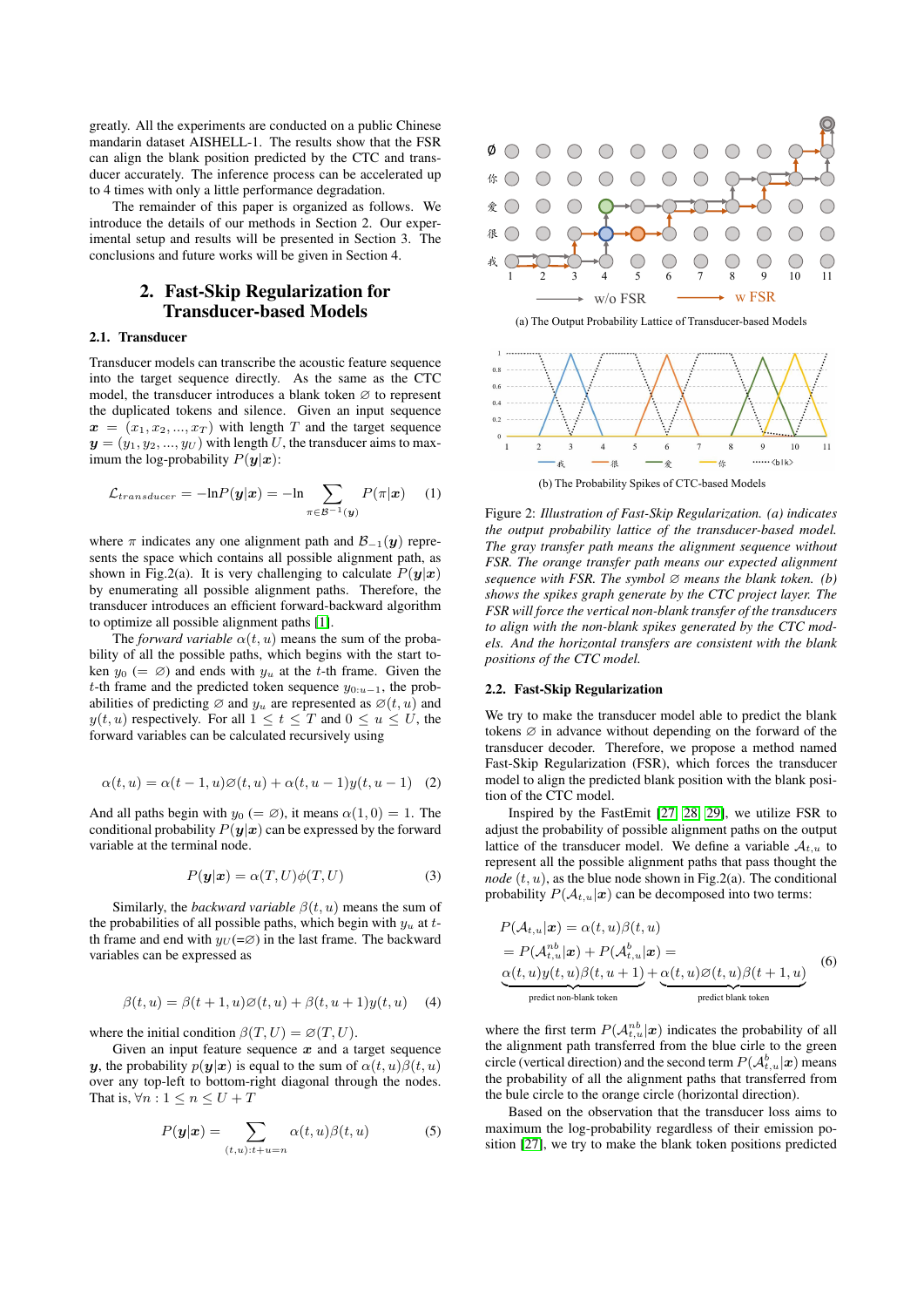by these two models be consistent. We introduce a CTC module into the transducer model by putting a project linear layer at the top of the acoustic encoder. Afterwards, we define the blank probability predicted by the CTC module based on the t-th frame as  $\mathcal{C}_t^b$ , as shown by the black dot line in Fig.2(b). Similarly,  $C_t^{nb}$ , as shown by the colorful spikes in Fig.2(b), indicates the non-blank probability. And there is the following equation relationship between them:  $C_t^{nb} = 1 - C_t^b$ . We introduce the token position information of the CTC model into the training process of transducer. For  $\forall n: 1 \leq n \leq U + T$ , there is

$$
\mathcal{L}_{transducer+fsr} = \mathcal{L}_{transducer} + \lambda \mathcal{L}_{fsr}
$$
\n
$$
= -\ln \sum_{(t,u):t+u=n} [P(\mathcal{A}_{t,u}|\boldsymbol{x})
$$
\n
$$
+ \lambda C_t^{nb} P(\mathcal{A}_{t,u}^{nb}|\boldsymbol{x}) + \lambda C_t^{b} P(\mathcal{A}_{t,u}^{b}|\boldsymbol{x})]
$$
\n(7)

where  $\lambda$  is the FSR weight utilized to balance the regularization term and transducer loss. The second term  $C_t^{nb} P(A_{t,u}^{nb} | \mathbf{x})$  encourages the transducer model to predict the non-blank tokens (vertical transfer in the Fig.  $2(a)$ ) at the spike position. The third term  $\mathcal{C}_t^b P(\mathcal{A}_{t,u}^b|\bm{x})$  encourages the transducer model to learn the blank position predicted by the CTC model (horizontal transfer in the Fig.2(a)). The gradients of transducer model with respect to blank and non-blank prediction can be further rewritten as

$$
\frac{\partial \mathcal{L}}{\partial P(k = y_u | t, u)} = -\frac{(1 + \lambda C_t^{nb})\alpha(t, u)\beta(t, u + 1)}{P(\mathbf{y}|\mathbf{x})}
$$
\n
$$
\frac{\partial \mathcal{L}}{\partial P(k = \varnothing | t, u)} = -\frac{(1 + \lambda C_t^b)\alpha(t, u)\beta(t + 1, u)}{P(\mathbf{y}|\mathbf{x})}
$$
\n(8)

During the training process, the FSR regularization will make the transducer models tend to choose the possible alignment paths matching with the position prior knowledge from the CTC module. Now that we introduce an external CTC project layer, the final joint loss function can be expressed as:

$$
\mathcal{L}_{joint} = \mathcal{L}_{CTC} + \mathcal{L}_{transducer} + \lambda \mathcal{L}_{fsr} \tag{9}
$$

#### 2.3. The Fast-Skip Inference

The traditional transducer models decode the output sequence frame by frame along the time axis. At each decoding step, the linguistic predictor and joint network can be calculated once respectively, which takes a lot of time and resources. The FSR can assist the transducer model to learn how to predict the blank tokens at the same positions as the CTC model. This makes the transducer model can predict the blank tokens in advance and skip them.

During the inference, the fast-skip transducer first computes the blank probability  $C_t^b$  by the CTC project layer. If the  $C_t^b$ is great than the skip-trigger threshold  $\delta$ , the t-frame will be skipped. Otherwise, the t-th frame will be marked as triggered and the transducer model will continue to decode based on the current acoustic encoded frame. In order to avoid the deletion error caused by the misalignment of the predicted blank tokens, we set a fixed-length spike-window  $(W_{left}, W_{right})$  based on the left and right frames of the triggered position. The  $W_{left}$ and  $W_{right}$  is the number of the left and right frames. The operation of expanding will sacrifice the inference speed to keep the performance degradation of the model as small as possible.

# 3. Experiments and Results

#### 3.1. Dataset

In this work, all experiments are conducted on a public Mandarin speech corpus AISHELL- $1^1$  $1^1$ . The training set contains about 150 hours of speech (120,098 utterances) recorded by 340 speakers. The development set contains about 20 hours (14,326 utterances) recorded by 40 speakers. And about 10 hours (7,176 utterances / 36109 seconds) of speech is used as the test set. The speakers of different sets are not overlapped.

#### 3.2. Experimental Setup

For all experiments, we use 80-dimensional Mel-filter bank coefficients (FBank) features computed on a 25ms window with a 10ms shift. Each feature is re-scaled to have zero mean and unit variance for each speaker. We chose 4233 characters (including a blank token ' $\varnothing$ ', a unknown token <UNK> and a padding token  $\langle$ PAD> ) as model units.

In this paper, we only compared the experiments based on the transformer-transducer(T-T) model [\[8\]](#page-4-7). The T-T consists of 12 encoder blocks and 6 decoder blocks. There are 4 heads in multi-head attention. Both the output size of the multi-head attention and the feed-forward layers are 320. The hidden size of feed-forward layers is 1280. The 2D convolution front end utilizes two-layer time-axis CNN with ReLU activation, stride size 2, channels 320, and kernel size 3. The joint network contains an acoustic project linear layer, a linguistic project linear layer, and an output linear layer with input size 640. We adopt an Adam optimizer with warmup steps 12000 and the learning rate scheduler reported in [\[30\]](#page-4-29). After 150000 epochs, we average the parameters saved in the last 20 checkpoints. We also use the time-mask and frequency-mask method proposed in [\[31\]](#page-4-30) instead of speed perturbation. We just apply the simple greedy search method for the following experiments. The more results based on other decoding methods will be reported in the future work. Besides, we did not utilize the external language models.

We use the character error rate (CER) to evaluate the performance of different models. For evaluating the inference speed of different models, we decode utterances one by one to compute real-time factor (RTF) on the test set. The RTF is the time taken to decode one second of speech. All experiments are conducted on a GeForce RTX 2080Ti 12G GPU.

#### 3.3. Results

*3.3.1. Comparison of the Models with Different Weight* λ

Table 1: *Comparison of the Models with Different Weight* λ *(CER %).*

| No. | FSR Weight $\lambda$ | Dev   | Test  |
|-----|----------------------|-------|-------|
|     | 0.000                | 13.18 | 13.95 |
| 2   | 0.001                | 7.56  | 8.04  |
| 3   | 0.003                | 7.07  | 7.78  |
| 4   | 0.005                | 6.95  | 7.52  |
| 5   | 0.01                 | 6.80  | 7.36  |
| 6   | 0.02                 | 6.91  | 7.58  |

In this section, we compare the models trained with different FSR weights  $\lambda$ . All the evaluated models set skip-trigger threshold  $\delta$  to 0.5 and spike-window to  $(1, 1)$ . The results show that the model with an FSR weight of 0.01 (No.5) can achieve the best performance on both the development and test set. When the weight  $\lambda$  is equal to 0 (No.1), the regularization is abandoned, which is equivalent to utilize a multi-task training

<span id="page-2-0"></span><sup>1</sup>https://openslr.org/33/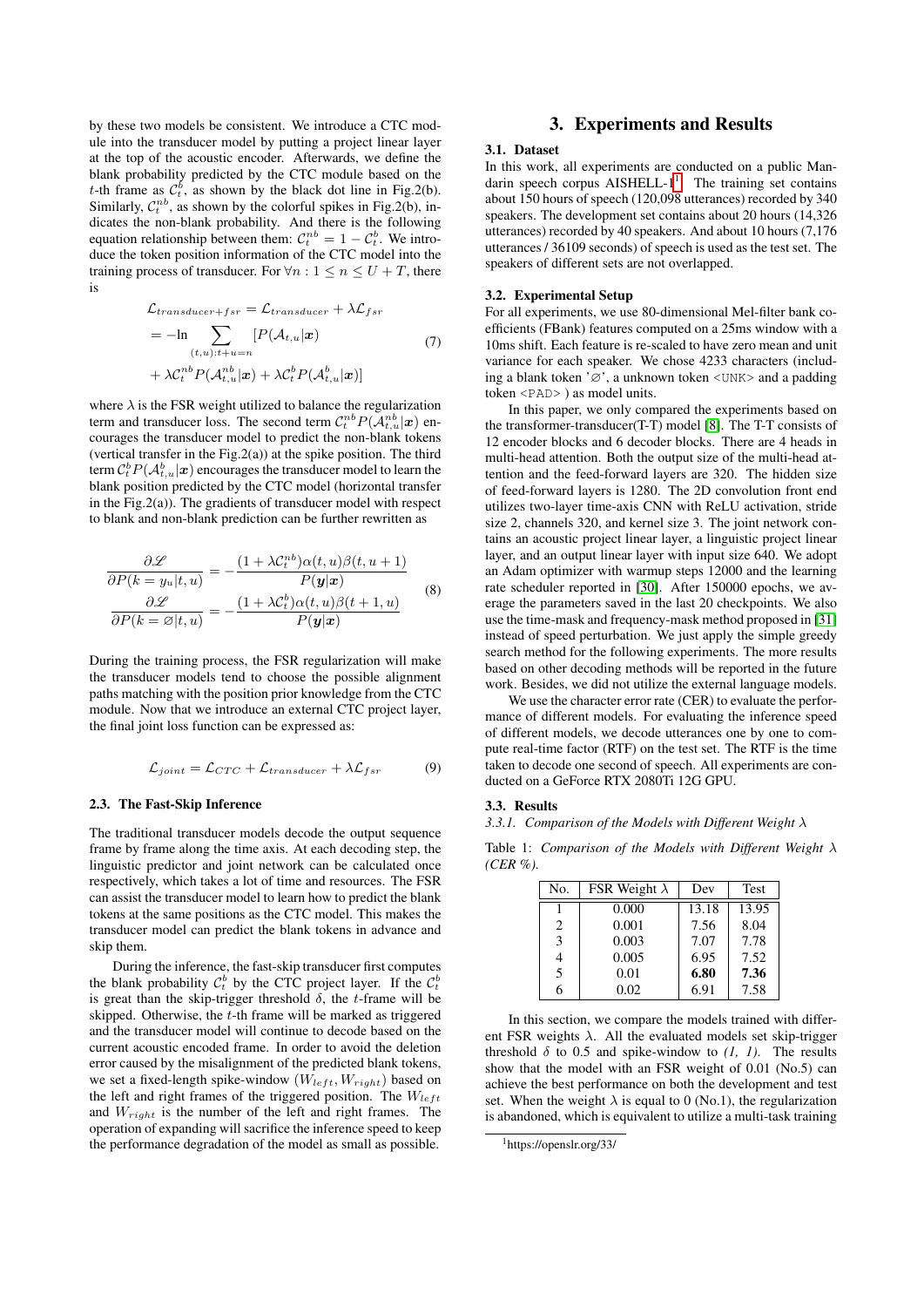

Figure 3: *The Visualization of Alignment Relationship between the Transducer Model and CTC Model. The upper figure captures the most possible alignment path of the transformer-transducer during the greedy search. The lower one is the spikes graph predicted by the CTC module. The spikes with different colors stand for different tokens. The blue dot line indicates the blank probability.*

method to accelerate the convergence of the transducer model. Under this condition, directly decoding with fast-skip inference may make the model mistakenly skip some key frames and lead to large performance degradation. In the following experiments, we adopt the FSR weight 0.01 as the default parameter.

#### *3.3.2. Comparison of the Length of Expanding Window*

Even applying the fast-skip method, we can't guarantee that the transducer model can learn the blank alignment accurately. We construct a fixed-length window around the trigger spike, and all the acoustic frames in the window will be triggered, which could avoid missing some key frames due to the misalignment. As shown in Table.2, the expanding window is indeed able to improve the model performance. When the window width reaches a certain level, the performance of the model is no longer improved, which also confirms that the FSR could make the blank position predicted by these two models close. As the window becomes wider, the computation of the model increases gradually, which leads to the decrease of the inference speed.

Table 2: *Comparison of the Length of Expanding Window (CER %).*

| No. | $W_{left}$ | $W_{right}$ | Dev  | Test | <b>RTF</b> |
|-----|------------|-------------|------|------|------------|
|     |            |             | 7.03 | 7.75 | 0.0352     |
| 2   |            |             | 6.92 | 7.50 | 0.0473     |
| 3   | 0          |             | 6.90 | 7.49 | 0.0480     |
| 4   |            |             | 6.80 | 7.36 | 0.0601     |
| 5   | 2          |             | 6.64 | 7.21 | 0.0738     |
| n   |            | 2           | 6.64 | 7.20 | 0.0727     |

#### *3.3.3. Ablation Study*

Table 3: *Ablation Study on the Inference Process (CER %).*

| Model | No. | FSR | FSI | Dev   | <b>Test</b> | <b>RTF</b> |
|-------|-----|-----|-----|-------|-------------|------------|
| $T-T$ | А   |     |     | 6.80  | 7.36        | 0.0601     |
|       | В   |     |     | 6.40  | 7.15        | 0.1983     |
|       | C   |     |     | 13.18 | 13.95       | 0.0615     |
|       | D   |     |     | 6.32  | 7.12        | 0.2122     |

This section focuses on the importance of different components. All the evaluated models with FSI set skip-trigger threshold  $\delta$  to 0.5 and spike-window to  $(1, 1)$ . In order to facilitate the description, we mark the above four models as A, B, C and D respectively. Comparing model A with B, we find that the FSI could improve the inference speed nearly 4 times although he also brings a little performance degradation. The performance

degradation can be alleviated by enlarging the window in the inference process. In the comparison of model A and C, it's easy to observe that the transducer model without FSR has a great performance degradation, which also proves that the fast-skip regularization is effective. The model D trained jointly with a CTC module can be regarded as a baseline model. Compared with the model D, the transducer models with FSR (A and B) just have a little performance degradation.

#### *3.3.4. The Visual analysis of Alignment*

To further study the impact of the FSR, we draw the picture as shown in Figure.3, which captures the positional alignment relationship between the transducer model and the CTC model. There is a frame-by-frame correspondence between these two subgraphs. We notice that the predicted alignment path in the upper part of Fig.3 starts at the 15-th acoustic frame. And the CTC model predicts a spike based on the same frame. It is no coincidence that each vertical shift of the T-T corresponds to a spike predicted by the CTC module. This proves our assumption that the transducer model could skip the blank position predicted by the CTC model in advance to reduce the computation and accelerate the inference.

#### 4. Conclusions and Future Works

A typical transducer model decodes the output sequence conditioned on the current acoustic state and previously predicted tokens step by step. Statistically, the number of blank tokens in the prediction results accounts for nearly 90% of all tokens. It takes a lot of computation and time to predict the blank label, but it will not appear in the final output sequence. Consequently, we assume that the inference process of the transducer can be accelerated greatly if the blank tokens can be predicted in advance just depending on simple computation, and then skipped. This paper proposes a method named fast-skip regularization, which tries to align the blank position predicted by a transducer with that predicted by a CTC model. During the inference, the transducer model can skip the frames predicted by a simple CTC project layer as blank tokens. All experiments are conducted on a public Chinese mandarin dataset AISHELL-1. The results show that the fast-skip regularization can indeed help the transducer model learn the blank position predicted by the CTC module. The inference with fast-skip can be speeded up nearly 4 times with only a little performance degradation. In the future, we will focus on how to accelerate the training and inference simultaneously by applying the fast-skip regularization. We also provide more results based on the different inference methods and different dataset.